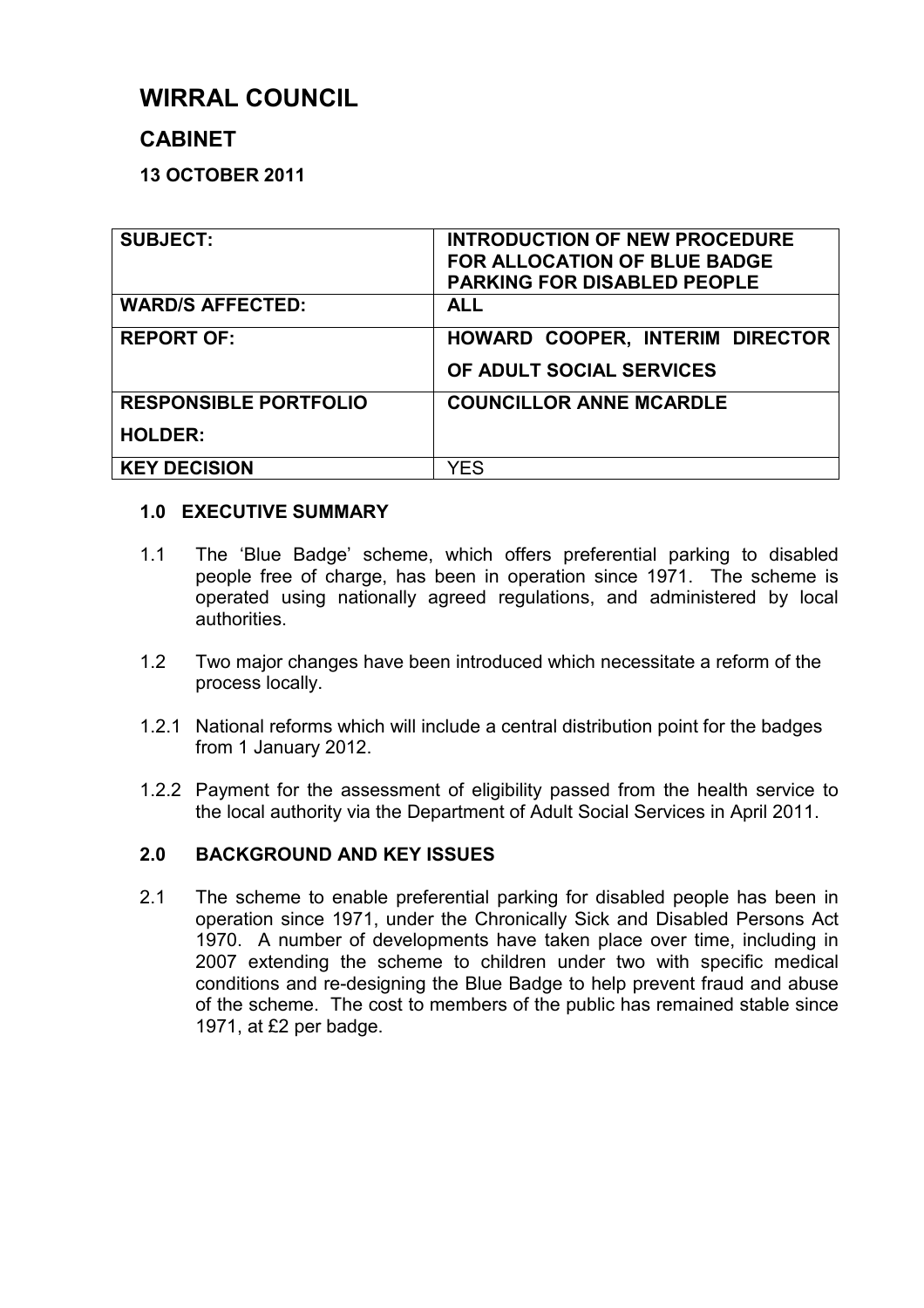- 2.2 Eligibility for a badge is determined by the following:
- 2.2.1 A person is automatically eligible for a badge if they are over two years old and meet at least one of the following criteria:
	- receives the higher rate of the mobility component of the Disability Living Allowance;
	- is registered blind or is severely sight-impaired;
	- receives a war pensioner's mobility supplement; or
	- has received a lump sum benefit within tariff levels 1-8 of the Armed Forces and Reserved Forces (Compensation) Scheme, and has been certified as having a permanent and substantial disability which causes inability to walk or very considerable difficulty in walking.

The applicant also has to provide proof of their identity and proof that they are resident in the local authority in which they are applying.

- 2.2.2 Some people may also be eligible for a badge if they are more than two years old and have a permanent and substantial disability which causes inability to walk or very considerable difficulty in walking. This means that the person has to demonstrate
	- they are unable to walk; or
	- they are unable to walk far without experiencing very considerable difficulty, which may include excessive pain and breathlessness, or a deterioration of health brought on by the effort needed to walk.

A permanent and substantial disability is one that is likely to last a life time. Eligibility is not determined on the basis of a particular diagnosis or condition. It is the effect of the permanent disability on the ability to walk that is important.

- 2.2.3 Some people may also be eligible for a badge if they drive a motor vehicle regularly, have a severe disability in both arms and they are unable to operate, or have considerable difficulty operating, all or some types of parking meter.
- 2.2.4 There are special rules for children under three. A parent of a child who is less than three years old may also apply for a badge for the child if the child has a specific medical condition which means that they must always be accompanied by bulky medical equipment and/or need to be kept near a vehicle at all times.
- 2.2.5 Some organisations may be eligible for a blue badge if they both care for and transport disabled people who themselves meet the eligibility criteria for a Blue Badge. It is unlikely however, that taxi or private hire operators and community transport operators would be eligible for an organisational Blue Badge as they do not usually care for disabled people.
- 2.2.6 The concessions provided for parking under the scheme do not apply to offstreet car parks, such as those at supermarkets and hospitals, or privately owned roads such as those at airports.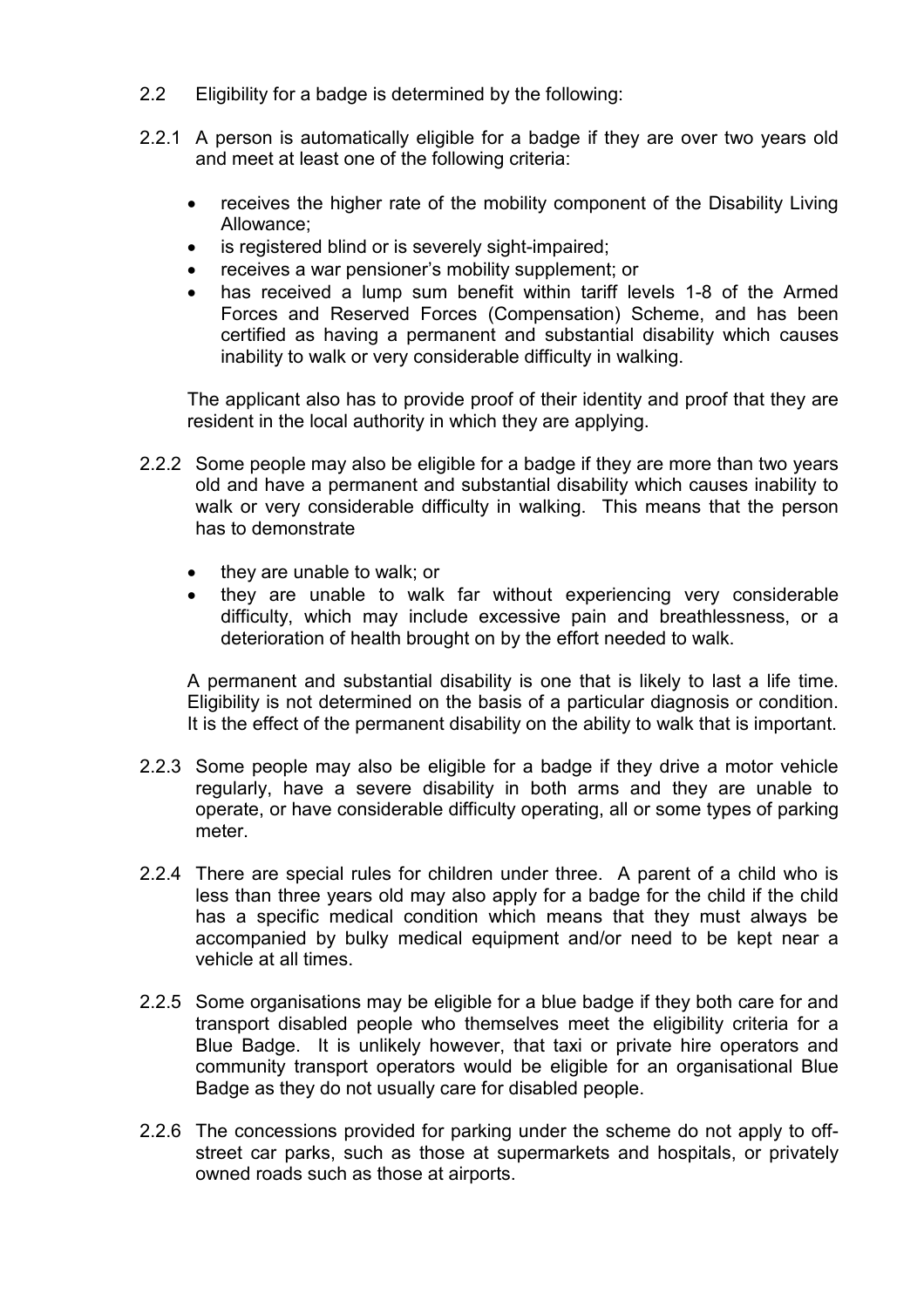2.2.7 In Wirral there were a total of 7655 badges issued in 2009/10. The table below gives a more detailed breakdown of this information.

#### **Blue Badges 2009/10:**

|                              |        | <b>Number</b> | $\%$ |     |
|------------------------------|--------|---------------|------|-----|
| Automatic entitlements       |        | 3588          | 47   |     |
| Further information required | 4067   |               | 53   |     |
|                              | Total: | 7655          |      | 100 |
| New applications             |        | 2207          | 29   |     |
| Renewal                      |        | 5448          | 71   |     |
|                              | Total: | 7655          |      | 100 |

2.2.8 The following table gives a breakdown of number of Blue Badges in use at any one time and badge holders as a percentage of the population and compares Wirral's statistics to those of close neighbouring authorities. Not every authority returned the information required to be entered onto the table to the Department for Transport, which is the source of the information.

| <b>Local Authority</b>             | Number of<br>valid badges | <b>Badge</b><br>holders as %<br>of population | <b>Population</b><br>(thousands) |
|------------------------------------|---------------------------|-----------------------------------------------|----------------------------------|
| Wirral                             | 25500                     | 8.3                                           | 309                              |
| Liverpool                          | 27200                     | 6.1                                           | 442                              |
| <b>Cheshire West &amp; Chester</b> | 23300                     | 71                                            | 327                              |
| Knowsley                           | 8300                      | 5.5                                           | 151                              |

 Wirral has the second highest number of badge holders as a percentage of the population in England. There are currently 2.5 million badges on issue in England. The number has trebled in the past 20 years and is forecast to increase further as the population ages.

2.3 In 2010 the Government consulted with interested parties over how the Disabled Blue Badge scheme is implemented, managed and enforced, with a view to considering changes to these procedures in line with feedback from the consultation. The objectives of the consultation were to deal with and reduce the current problems, for example: operational and service delivery issues; misuse of badges, and variations in quality and consistency of issuing procedures across the country. It also sought to ensure the scheme is able to deal with future pressures and demands. The groups that were consulted included issuing authorities, disabled groups and charities. The resulting programme of reform is called the 'Blue Badge Improvement Service' (BBIS).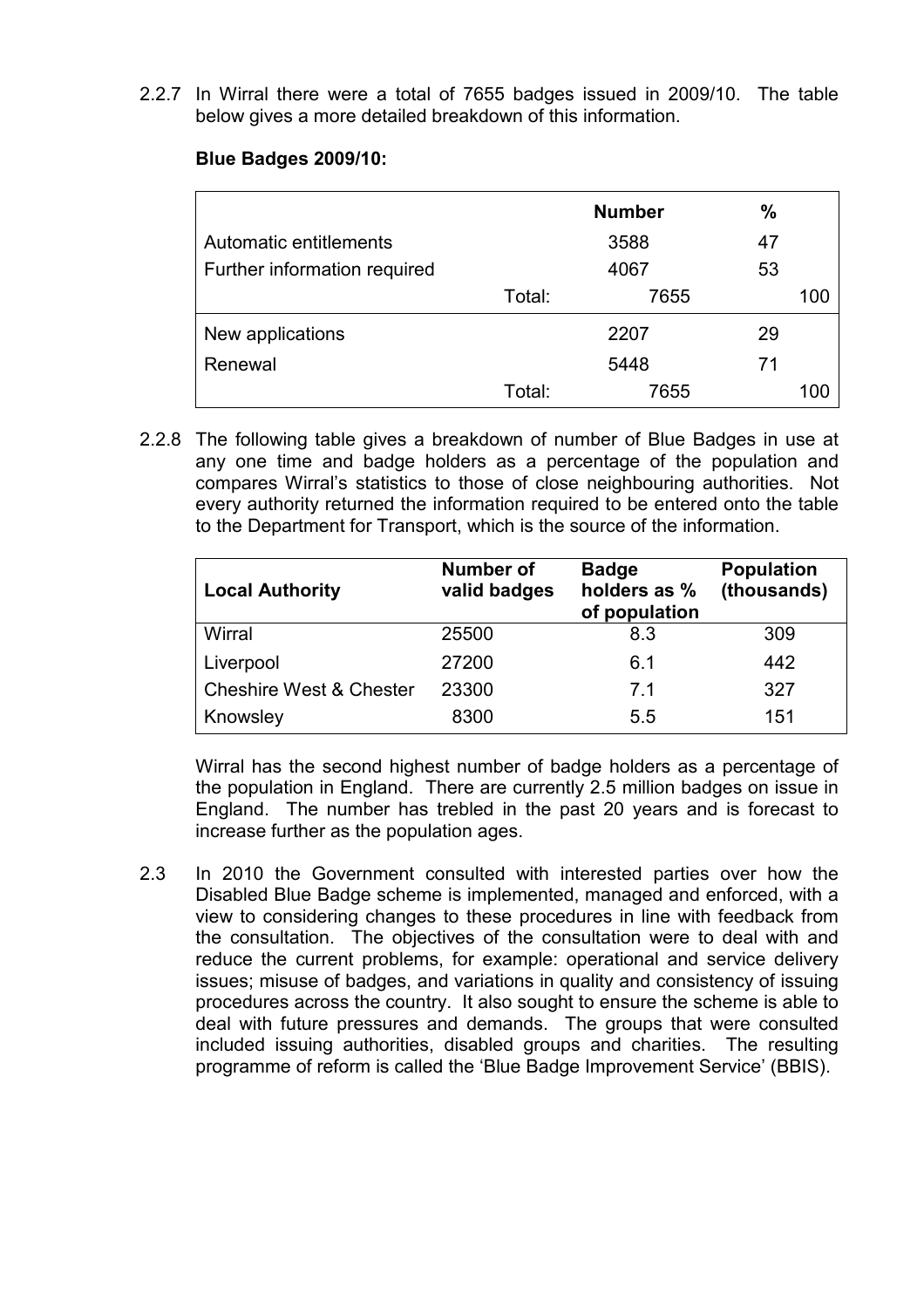The reform includes measures to

- support the use of independent mobility assessors
- extend eligibility to specific categories of disabled people
- establish a common service delivery project
- implement a new badge design and amend legislation to improve enforcement.

 The reform also enables the maximum fee that local authorities can charge for a badge to be raised from £2 to £10 to cover costs more appropriately.

- 2.3.1 The resulting new legislation comes into force on 1 January 2012 which will change the way that Blue Badges will be produced in the future by issuing authorities. The BBIS aims to improve operational efficiency, reduce public sector costs and improve customer service.
- 2.3.2 From 1 January 2012, badges will be produced centrally by an approved contractor – Northgate Information Solutions (NIS), working in partnership with Payne Security Systems, who will be administering and printing badges nationally. Although the Council will have overall responsibility for dealing with applications and making the decision over eligibility for badges, they will be printed centrally by NIS/Payne. For this service there will be a charge of £4.60 per badge which will need to be met by the Council.
- 2.3.3 The Secretary of State for Transport has signed a contract with Northgate Information Solutions to:
	- a) provide ordered Software Solutions to each Authority, and
	- b) manufacture the badges.

 Accordingly, each Authority has been sent an Access Agreement so that Northgate Information Solutions may liaise on both issues.

2.3.4 The Access Agreement is exempt from the usual tendering and procurement rules, as the Contract Procedure Rules state:

 "Where tenders have already been invited by a local government consortium or other public body, for example: the Office of Government Commerce, in accordance with the procurement procedures of that organisation, being subject to the provisions of any European or UK procurement legislation."

2.3.5 All current issuing authorities will be obliged to use the contractor with effect from 1 January 2012 and this will help with improved efficiencies and cost financial savings with more efficient administration, reduced administration costs, availability of online applications and payments. The new system negates the need for individual council-owned issuing systems for Blue Badges.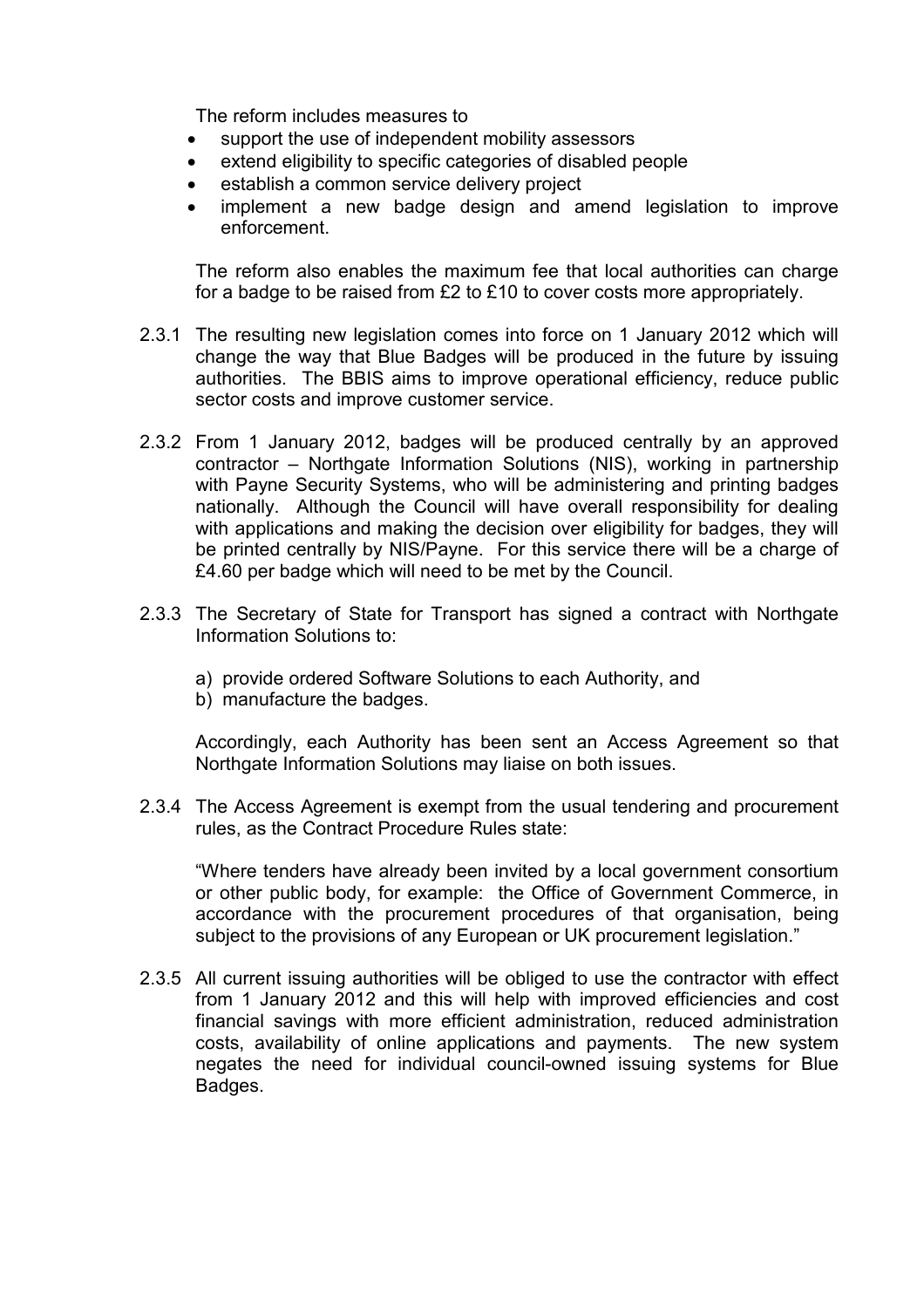- 2.3.6 Reminders for renewal of badges can be sent by the contractor in different format; email, letter or text which promotes use of digital and online services.
- 2.3.7 The new process will create a national database of Blue Badges which will bring improved processing and enforcement due to secure data sharing and more effective checks.
- 2.3.8 There will also be a call centre resource which will be able to answer first line enquiries and signpost callers to the correct local authority, as well as take enquiries about a badge's progress and deal with issues of badges lost in the post or documentation not complete.
- 2.3.9 A new design of badge will be issued from 1 January 2012 that is harder to forge, copy and alter.
- 2.4 The national reforms lead to a reconsideration of the local process.
- 2.4.1 To date, the assessments of eligibility for people who are not automatically entitled to a Blue Badge have been carried out by GPs. There is a cost of £27.77 for each letter written by a GP, and in 2009/10 the total cost of such letters was approximately £112,000. This was funded by the health service until April 2011, when the responsibility transferred to the local authority via DASS. However, the total amount given for this purpose is £36,357 in 2011/12 and £36,953 in 2012/13.
- 2.4.2 The current system of assessment is not financially viable and under the national reforms, other methods of assessment are permissible. As a suitably qualified professional, an occupational therapist is ideally placed to carry out such assessments. The practitioner would be employed in the local authority and use nationally recognised methods to carry out the assessment. If the recommendation is accepted, this will commence on 1 November 2011, and be fully operational by 1 December 2011.
- 2.4.3 Consideration is also being given to self assessment for those people whose application is a renewal; 71% of all badges issued in 2009/10 were in this category. If self assessment is used, a random sample of 10% of badge renewals will be carried out every year in order to reduce the risk of fraud and confirm entitlement. This will concentrate on people who do not receive any other service from the Department.
- 2.4.4 The price for each new badge from the new central provider will be £4.60, charged to the local authority. Work undertaken by CSED for the Department for Transport in 2008 calculated a total cost to local authorities of £35 per badge. The Department for Transport has raised the maximum fee that can be charged to a successful applicant from £2 (the same level as 1971) to £10. Most local authorities will be introducing this charge including Sefton, which will cover the price of the badge (including postage), and make a realistic contribution towards the administration and assessment of the badge. If the recommendation is accepted, this will become effective from 1 January 2012.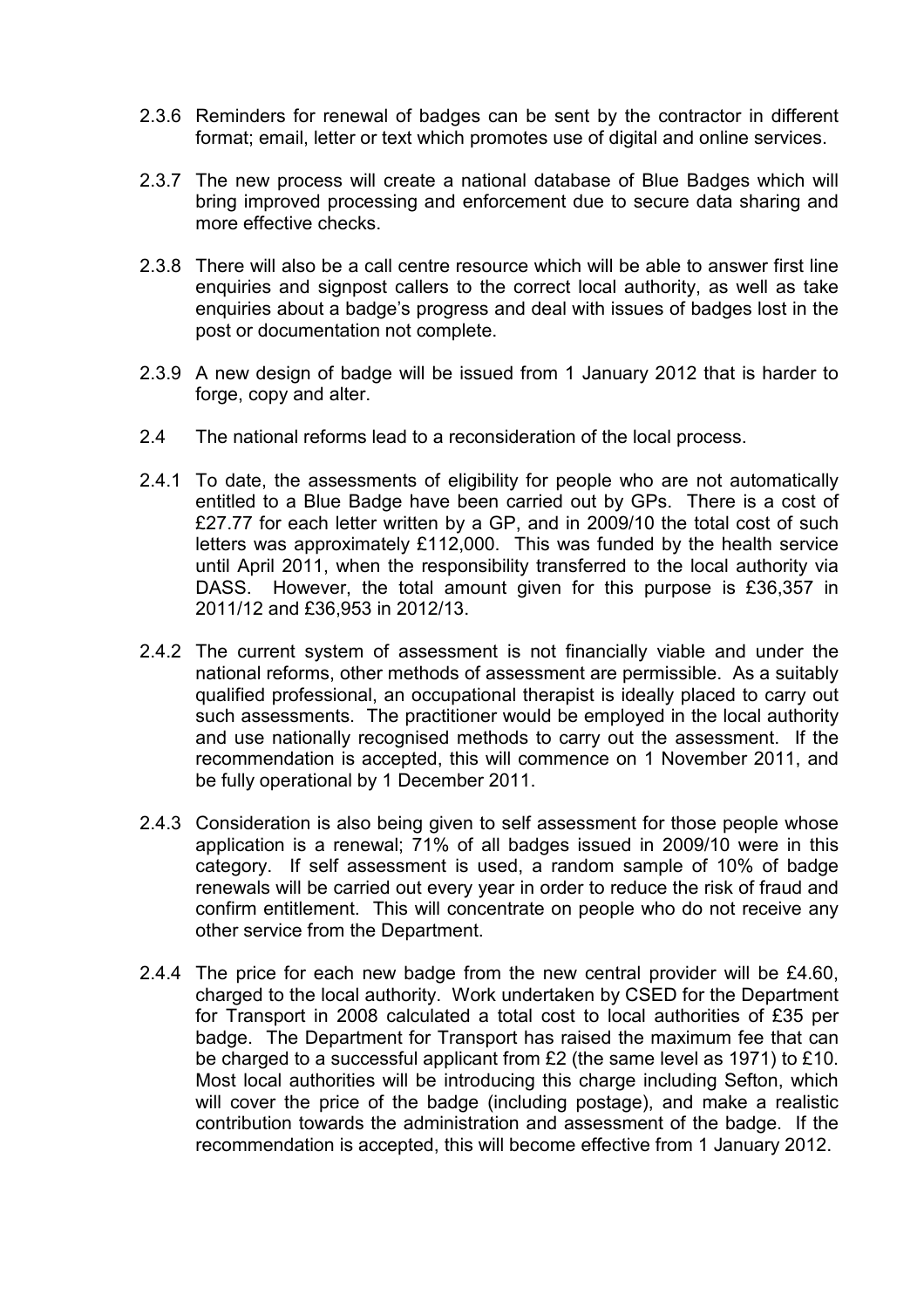## **3.0 RELEVANT RISKS**

- 3.1 The reforms to the scheme are national, although implementation is the responsibility of the local authority, which must be in a position to do so by 1 January 2012.
- 3.2 The funding levels for the scheme are substantially lower than the amount of finance claimed in previous years by General Practitioners. There is a substantial risk of overspend within this budget, and the new system of assessment will need immediate implementation in order to reduce the level of overspend.
- 3.3 Implementation of the reforms will reduce the amount of time which is currently spent by One Stop shop staff in distribution of the badges. There are other areas of risk, however, which will now be able to receive attention, such as making sure that badges which belonged to a deceased person are returned to the authority.
- 3.4 There may be some people who will not receive a badge or have their badge renewed as a result of an Occupational Therapy assessment. This may lead to an increase in complaints to the Department.

## **4.0 OTHER OPTIONS CONSIDERED**

4.1 Consideration has been given to maintaining the current system of assessment and payment. However, there is a financial imperative to changing this. In addition, using fewer assessors will bring a level of consistency into the process which has not been previously available.

## **5.0 CONSULTATION**

- 5.1 The revised process has been developed between officers within the Department of Adult Social Services and Finance Department. Views have also been sought from Parking Enforcement colleagues.
- 5.2 On a national basis, consultation took place with disabled people's groups and older people's groups, and an Equality Impact Assessment was carried out.

## **6.0 IMPLICATIONS FOR VOLUNTARY, COMMUNITY AND FAITH GROUPS**

6.1 People using a Blue Badge may contact a relevant voluntary organisation for advice and information. Local groups and organisations will need to be made aware of the reforms, and of the local implications.

## **7.0 RESOURCE IMPLICATIONS: FINANCIAL; IT; STAFFING; AND ASSETS**

7.1 The amount of finance allocated to the local authority by the Department of Health is substantially smaller than the level of claims made by GPs in 2009/10.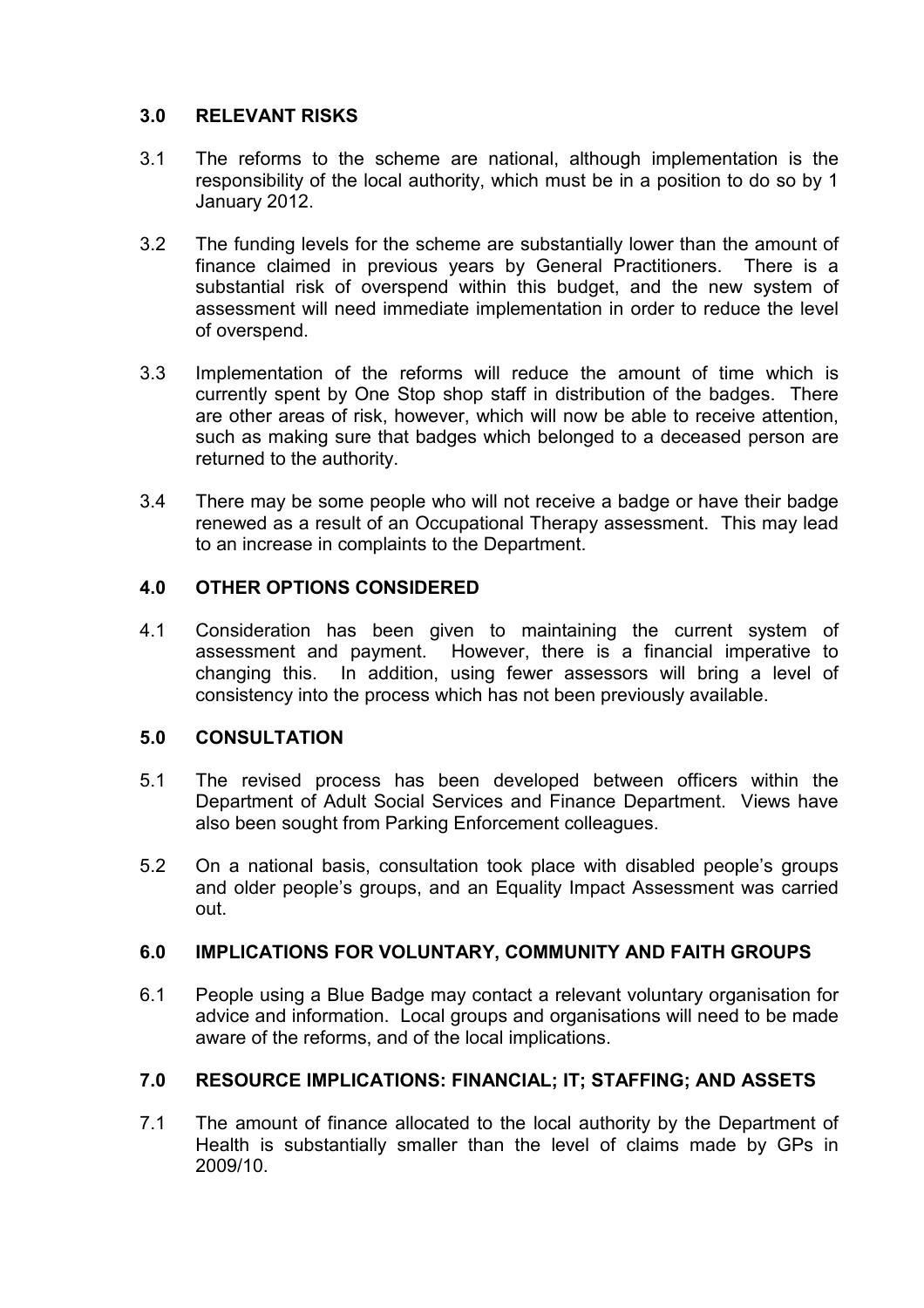- 7.2 The national reforms may require some work with the current IT systems in order to ensure compatibility.
- 7.3 An increase in staffing for assessments will be required, although the time spent by staff in the distribution of badges will diminish. Other duties connected to Blue Badges, such as the collection of badges which are no longer needed, can be undertaken.
- 7.4 Disabled parking is used on public highways and in Council-owned car parks.

#### **8.0 LEGAL IMPLICATIONS**

8.1 Wirral is required to work with the national reforms for parking for disabled people, including the adoption of a centralised system for the distribution of parking badges.

#### **9.0 EQUALITIES IMPLICATIONS**

- 9.1 The implications for equalities relate to people with a disability or mobility challenge. The majority of Blue Badge users are older people.
- 9.2 The Department for Transport undertook a full equality impact assessment and consulted relevant disability and age related organisations. A local Equality Impact Assessment is not needed on this basis, although local organisations will be prioritised in the publicity and briefing of the new process.
- 9.3 Is an Equality Impact Assessment required? No.

#### **10.0 CARBON REDUCTION IMPLICATIONS**

10.1 None.

#### **11.0 PLANNING AND COMMUNITY SAFETY IMPLICATIONS**

11.1 The national reforms are targeted towards a reduction in the potential for fraud, which has an estimated cost of £46 million nationally per year.

#### **12.0 RECOMMENDATION/S**

- 12.1 That Cabinet
	- i) Confirms the adoption of the new national regulations from 1 January 2012.
	- ii) Implements the new assessment process for eligibility from 1 November 2011.
	- $iii)$  Increases the charge for a Blue Badge from £2 to £10 for the life of the badge.
	- iv) Accepts the Access Agreement which enables Northgate Information Solutions to distribute the Blue Badges and provide Software Solutions for the Authority.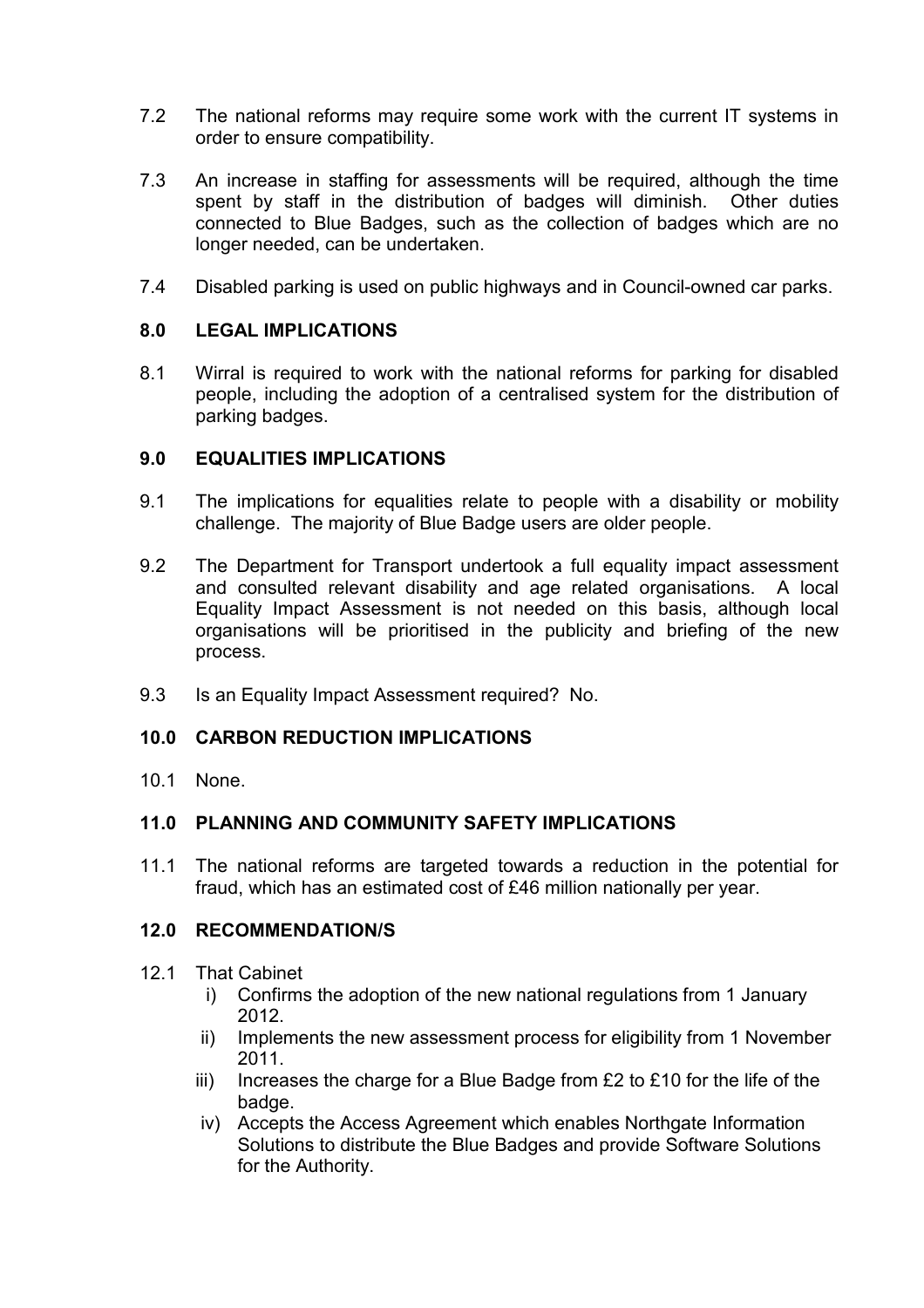## **13.0 REASONS FOR RECOMMENDATIONS**

- 13.1 Each local authority in England is required to adopt the new process for the distribution of Blue Badges and adhere to the regulations to be introduced on 1 January 2012.
- 13.2 Payment for assessment of eligibility was made to general practitioners on a piece by piece basis; in 2009/2010 this amounted to approximately £112,000. The funding allocated to the local authority for this service is £36,357. Therefore, a different assessment process to test eligibility will be necessary.

#### **REPORT AUTHOR: Maura Noone Head of Integrated Communities & Wellbeing** telephone: (0151) 666 3639 email: mauranoone@wirral.gov.uk

## **APPENDICES**

N/A

## **REFERENCE MATERIAL**

N/A

## **SUBJECT HISTORY (last 3 years)**

| <b>Council Meeting</b> | <b>Date</b> |
|------------------------|-------------|
| N/A                    |             |
|                        |             |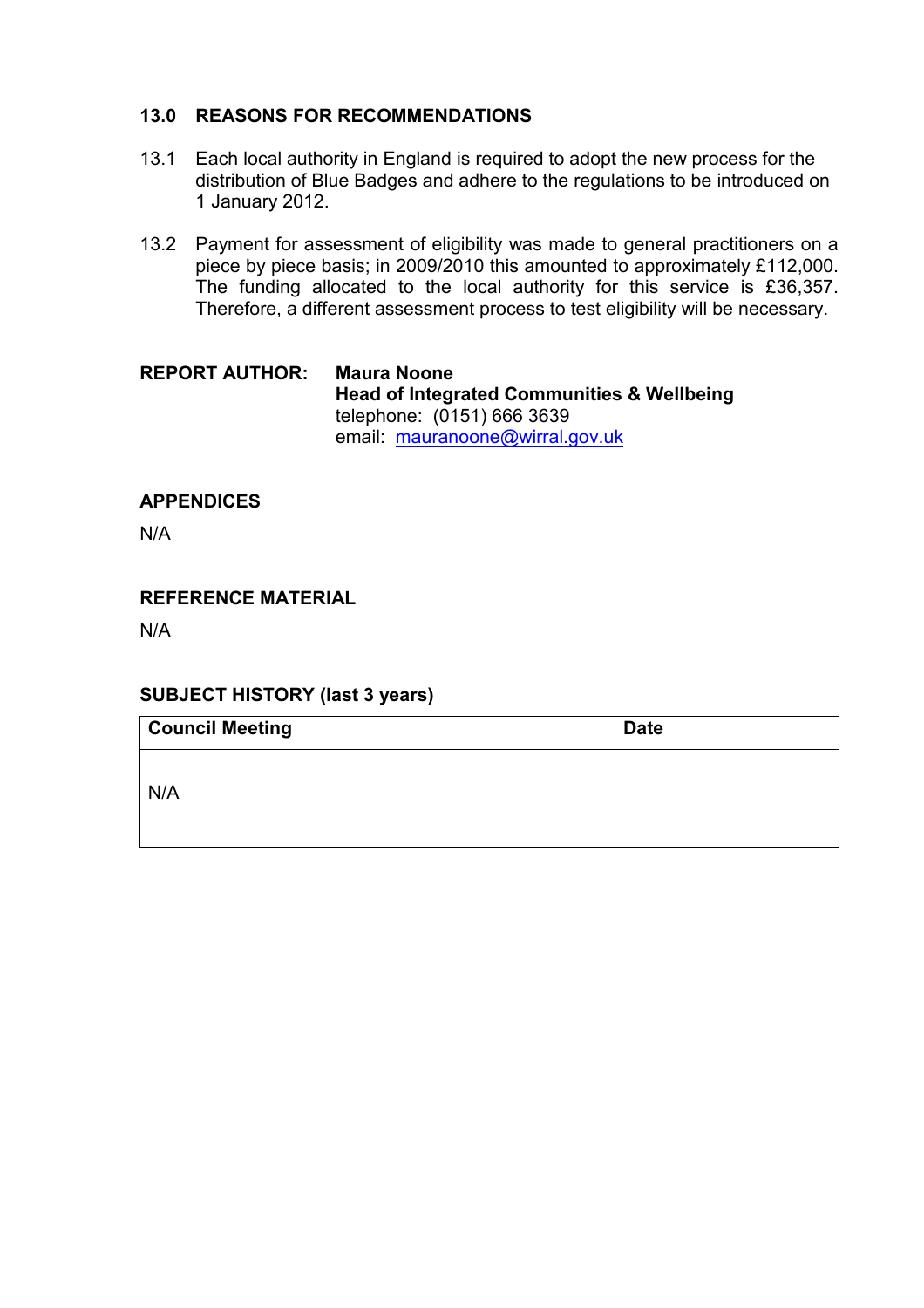## *Equality Duty Briefing*

### **Context**

The Equality Duty 2010 places general and specific duties on public organisations:

- 1. General Duties (legal requirement)
	- (1.1) To eliminate unlawful discrimination, harassment and victimisation
	- (1.2) To advance equality of opportunity
	- (1.3) To foster good relations between different groups of people
- 2. Specific Duty (legal requirement)

(2.1) Publish sufficient information to demonstrate compliance with general duties **by 30 July 2011**, including:

- (2.1.1) Information on the effect that policy / funding decisions will have / have had on protected groups (race, gender, disability, gender reassignment, age, pregnancy and maternity, religion and belief, sexual orientation, marriage and civil partnership).
- (2.1.2) Evidence of analysis undertaken.
- (2.1.3) Evidence of information used in analysis.
- (2.1.4) Details of any engagement undertaken (internal and external)

#### **Implications for Report Authors**

To ensure compliance with the legal requirements of the Equality Act 2010, Report Authors must give due consideration to protected groups when making policy and / or funding decisions which will affect services, the workforce or communities. Such consideration must be documented (for example, within minutes, reports, equality impact assessments).

Therefore, please find a template overleaf for Report Authors to use as a prompt when assessing impact.